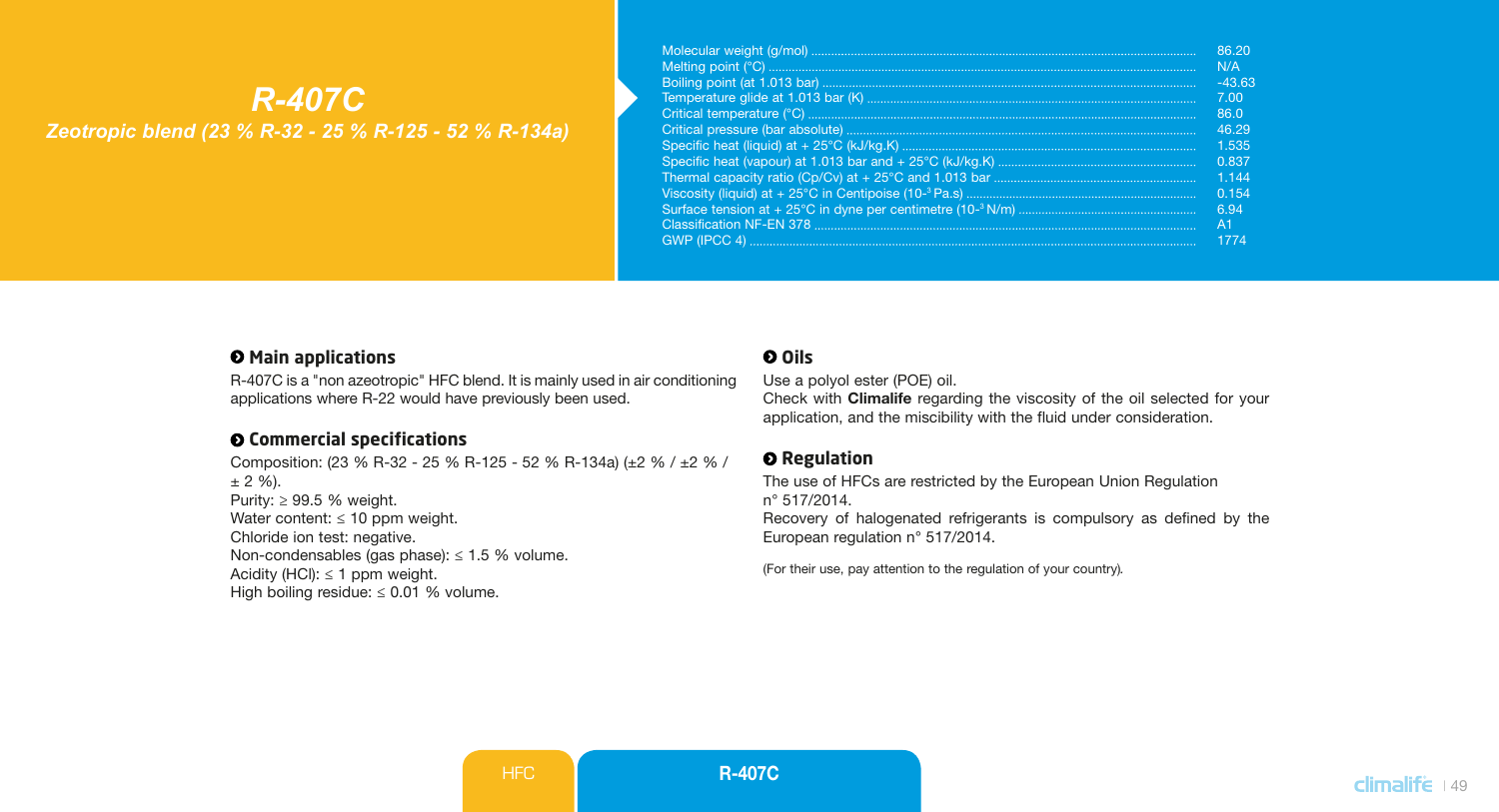# Thermodynamic properties of R-407C - Saturated state

| Absolute pressure |                     |                       | <b>LIQUID</b>         |          |           |                | <b>Latent heat</b>   |                      |          |                         |         |
|-------------------|---------------------|-----------------------|-----------------------|----------|-----------|----------------|----------------------|----------------------|----------|-------------------------|---------|
|                   | <b>Bubble point</b> | Volume                | <b>Density</b>        | Enthalpy | Entropy   | Dew point      | Volume               | Density              | Enthalpy | Entropy                 |         |
| P.                | Ŧ.                  | $V^{\text{L}}$        | $p^+$                 | h'.      | $s^*$     | t <sup>n</sup> | $V^{\text{II}}$      | p <sup>n</sup>       | $h$ "    | $\textbf{s}^{\text{m}}$ | Lv      |
| (bar)             | $(^{\circ}C)$       | (dm <sup>3</sup> /kg) | (kg/dm <sup>3</sup> ) | (kJ/kg)  | (kJ/kg.K) | $(^{\circ}C)$  | (m <sup>3</sup> /kg) | (kq/m <sup>3</sup> ) | (kJ/kg)  | (kJ/kg.K)               | (kJ/kg) |
| 0.023             | $-100$              | 0.647                 | 1.546                 | 67.910   | 0.402     | $-92.09$       | 7.441                | 0.134                | 356.288  | 2.031                   | 288.378 |
| 0.037             | $-95$               | 0.653                 | 1.532                 | 74.365   | 0.438     | $-87.17$       | 4,879                | 0.205                | 359.260  | 2.004                   | 284.895 |
| 0.056             | $-90$               | 0.659                 | 1.517                 | 80.794   | 0.474     | $-82.25$       | 3.288                | 0.304                | 362.247  | 1.980                   | 281.453 |
| 0.083             | $-85$               | 0.665                 | 1.503                 | 87.209   | 0.509     | $-77.32$       | 2.271                | 0.440                | 365.245  | 1.958                   | 278.036 |
| 0.119             | $-80$               | 0.672                 | 1.488                 | 93.618   | 0.542     | $-72.4$        | 1.605                | 0.623                | 368.248  | 1.937                   | 274.630 |
| 0.169             | $-75$               | 0.678                 | 1.474                 | 100.030  | 0.575     | $-67.48$       | 1.158                | 0.864                | 371.252  | 1.919                   | 271.222 |
| 0.235             | $-70$               | 0.685                 | 1.459                 | 106.450  | 0.607     | $-62.56$       | 0.851                | 1.175                | 374.250  | 1.902                   | 267.800 |
| 0.321             | $-65$               | 0.692                 | 1.445                 | 112.885  | 0.638     | $-57.64$       | 0.636                | 1.572                | 377.237  | 1.887                   | 264,352 |
| 0.430             | $-60$               | 0.699                 | 1.430                 | 119.340  | 0.669     | $-52.72$       | 0.483                | 2.069                | 380.208  | 1.873                   | 260.868 |
| 0.567             | $-55$               | 0.707                 | 1.415                 | 125.819  | 0.699     | $-47.81$       | 0.373                | 2.684                | 383.157  | 1.860                   | 257.337 |
| 0.738             | $-50$               | 0.714                 | 1.400                 | 132.328  | 0.728     | $-42.89$       | 0.291                | 3.438                | 386.077  | 1.848                   | 253.749 |
| 0.948             | $-45$               | 0.722                 | 1.385                 | 138.870  | 0.757     | $-37.98$       | 0.230                | 4.350                | 388.964  | 1.837                   | 250.093 |
| 1.013             | $-43.63$            | 0.724                 | 1.381                 | 140.667  | 0.765     | $-36.63$       | 0.216                | 4.630                | 389.747  | 1.834                   | 249.080 |
| 1.203             | $-40$               | 0.730                 | 1.370                 | 145.450  | 0.786     | $-33.07$       | 0.184                | 5.443                | 391.811  | 1.827                   | 246.360 |
| 1.508             | $-35$               | 0.739                 | 1.354                 | 152.073  | 0.814     | $-28.16$       | 0.148                | 6.741                | 394.612  | 1.818                   | 242.540 |
| 1.871             | $-30$               | 0.747                 | 1.338                 | 158.741  | 0.841     | $-23.25$       | 0.121                | 8.273                | 397.362  | 1.809                   | 238.621 |
| 2.299             | $-25$               | 0.756                 | 1.322                 | 165.460  | 0.868     | $-18.34$       | 0.099                | 10.066               | 400.054  | 1.802                   | 234,594 |
| 2.799             | $-20$               | 0.766                 | 1.306                 | 172.235  | 0.895     | $-13.44$       | 0.082                | 12.152               | 402.682  | 1.794                   | 230.447 |
| 3,379             | $-15$               | 0.776                 | 1.289                 | 179.071  | 0.922     | $-8.54$        | 0.069                | 14.567               | 405.238  | 1.787                   | 226,167 |
| 4.047             | $-10$               | 0.786                 | 1.272                 | 185.973  | 0.948     | $-3.65$        | 0.058                | 17.349               | 407.714  | 1.781                   | 221.741 |
| 4,810             | $-5$                | 0.797                 | 1.254                 | 192.947  | 0.974     | 1.24           | 0.049                | 20.540               | 410.103  | 1.775                   | 217,156 |
| 5.679             | $\mathbf 0$         | 0.809                 | 1.236                 | 200.000  | 1.000     | 6.12           | 0.041                | 24.188               | 412.394  | 1.769                   | 212.394 |
| 6,660             | 5                   | 0.821                 | 1.218                 | 207.139  | 1.026     | 11.0           | 0.035                | 28.347               | 414.577  | 1.764                   | 207,438 |
| 7.764             | 10                  | 0.834                 | 1.199                 | 214.372  | 1.051     | 15.87          | 0.030                | 33.078               | 416.639  | 1.758                   | 202.267 |
| 9,000             | 15                  | 0.848                 | 1.179                 | 221.709  | 1.076     | 20.74          | 0.026                | 38.454               | 418,565  | 1.753                   | 196,855 |
| 10.376            | 20                  | 0.863                 | 1.159                 | 229.161  | 1.102     | 25.59          | 0.022                | 44.557               | 420.338  | 1.748                   | 191.177 |
| 11,903            | 25                  | 0.879                 | 1.137                 | 236.740  | 1.127     | 30.44          | 0.019                | 51.486               | 421.938  | 1.742                   | 185,198 |
| 13.591            | 30                  | 0.897                 | 1.115                 | 244.460  | 1.152     | 35.27          | 0.017                | 59.361               | 423.341  | 1.737                   | 178.880 |
| 15,450            | 35                  | 0.916                 | 1.092                 | 252,340  | 1.177     | 40.09          | 0.015                | 68.329               | 424.518  | 1.731                   | 172.178 |
| 17.490            | 40                  | 0.937                 | 1.068                 | 260.402  | 1.203     | 44.9           | 0.013                | 78.573               | 425.435  | 1.726                   | 165.034 |
| 19,723            | 45                  | 0.960                 | 1.042                 | 268,671  | 1.228     | 49.68          | 0.011                | 90.330               | 426.046  | 1.719                   | 157,375 |
| 22.160            | 50                  | 0.986                 | 1.014                 | 277.185  | 1.254     | 54.45          | 0.010                | 103.915              | 426.292  | 1.712                   | 149.107 |
| 24.812            | 55                  | 1.016                 | 0.984                 | 285.992  | 1.280     | 59.19          | 0.008                | 119.760              | 426.092  | 1.704                   | 140.100 |
| 27.692            | 60                  | 1.051                 | 0.951                 | 295.163  | 1.307     | 63.9           | 0.007                | 138.494              | 425.330  | 1.695                   | 130.167 |
| 30.814            | 65                  | 1.094                 | 0.914                 | 304.809  | 1.335     | 68.58          | 0.006                | 161.086              | 423.829  | 1.685                   | 119.020 |
| 34.189            | 70                  | 1.147                 | 0.872                 | 315.121  | 1.364     | 73.19          | 0.005                | 189.172              | 421.292  | 1.672                   | 106.171 |
| 37.830            | 75                  | 1.218                 | 0.821                 | 326.477  | 1.395     | 77.72          | 0.004                | 225.942              | 417.151  | 1.655                   | 90.674  |
| 41.738            | 80                  | 1.331                 | 0.752                 | 339.836  | 1.432     | 82.1           | 0.004                | 279,480              | 409.993  | 1.630                   | 70.157  |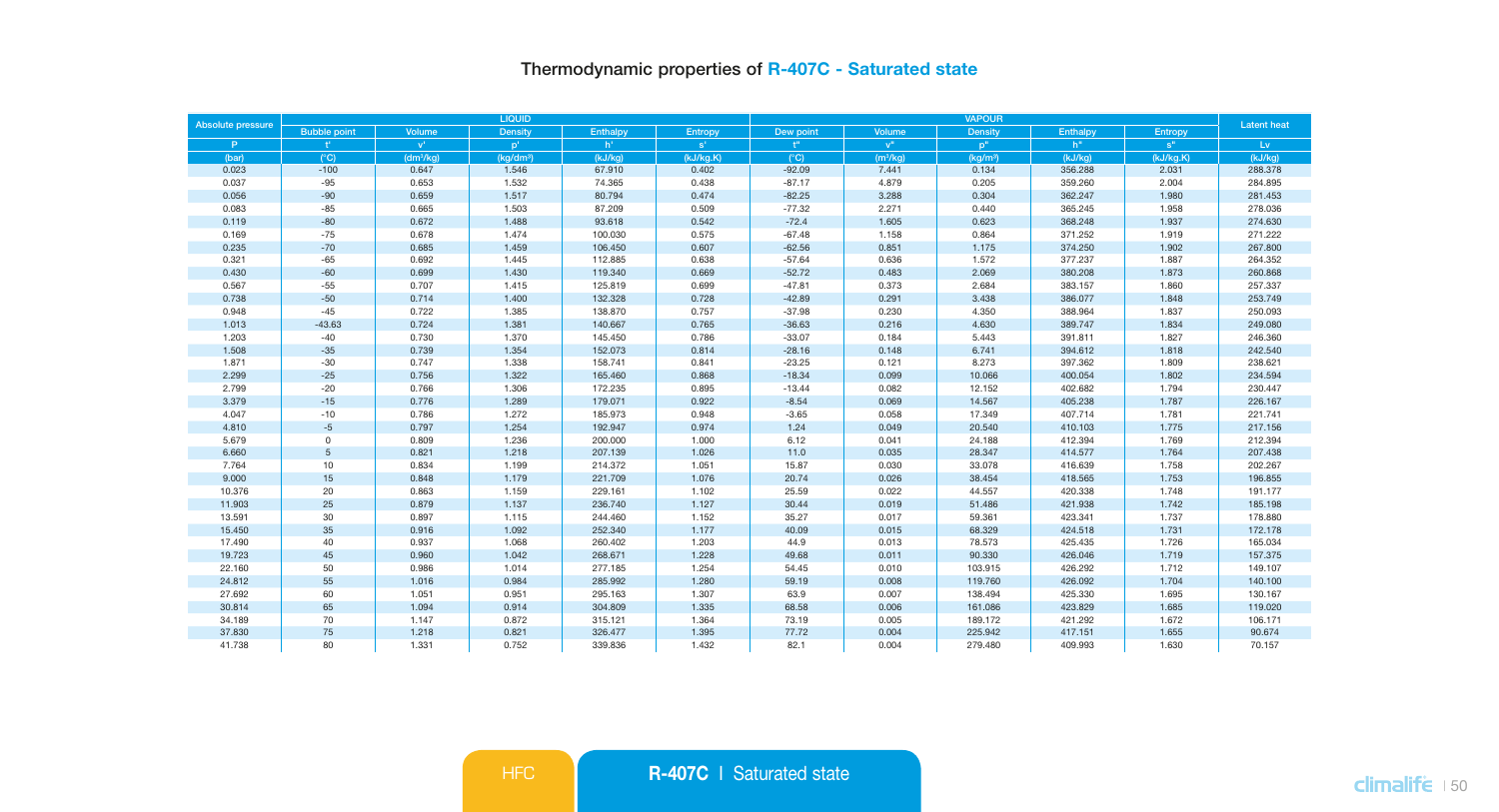| Sat.                  | Sat.                   | Superheat (°C) |                |           |           |           |           |           |           |           |           |           |           |           |           |           |           |           |           |           |           |           |
|-----------------------|------------------------|----------------|----------------|-----------|-----------|-----------|-----------|-----------|-----------|-----------|-----------|-----------|-----------|-----------|-----------|-----------|-----------|-----------|-----------|-----------|-----------|-----------|
| Temp.<br>$^{\circ}$ C | Pressure<br><b>bar</b> | $\mathbf{0}$   | 5 <sup>5</sup> | 10        | 15        | 20        | 25        | 30        | 35        | 40        | 45        | 50        | 55        | 60        | 65        | 70        | 75        | 80        | 85        | 90        | 95        | 100       |
| $-100$                | 0.011                  | 15622.632      | 16077.744      | 16532.296 | 16986.415 | 17440.192 | 17893.699 | 18346.986 | 18800.093 | 19253.052 | 19705.887 | 20158.618 | 20611.260 | 21063.827 | 21516.329 | 21968.775 | 22421.171 | 22873.525 | 23325.841 | 23778.124 | 24230.377 | 24682.604 |
| $-95$                 | 0.018                  | 9680,709       | 9955.739       | 10230.328 | 10504.573 | 10778.543 | 11052.293 | 11325.863 | 11599.283 | 11872.580 | 12145.772 | 12418.876 | 12691.904 | 12964.867 | 13237.774 | 13510.631 | 13783.446 | 14056.223 | 14328.966 | 14601.680 | 14874.368 | 15147.033 |
| $-90$                 | 0.028                  | 6198.055       | 6370.082       | 6541.754  | 6713.149  | 6884.320  | 7055.309  | 7226.148  | 7396.863  | 7567.473  | 7737.995  | 7908.440  | 8078.820  | 8249.144  | 8419.419  | 8589.650  | 8759.844  | 8930.004  | 9100.135  | 9270.240  | 9440.321  | 9610.381  |
| $-85$                 | 0.044                  | 4087.673       | 4198.717       | 4309.473  | 4420.000  | 4530.342  | 4640.533  | 4750.598  | 4860,558  | 4970.428  | 5080.222  | 5189.951  | 5299.623  | 5409.246  | 5518,826  | 5628,368  | 5737.877  | 5847,356  | 5956,809  | 6066.238  | 6175.646  | 6285.035  |
| $-80$                 | 0.067                  | 2769.412       | 2843.195       | 2916,739  | 2990.092  | 3063.291  | 3136,362  | 3209.327  | 3282.202  | 3355,000  | 3427,732  | 3500.407  | 3573.033  | 3645.615  | 3718,160  | 3790.671  | 3863.153  | 3935,608  | 4008.039  | 4080.450  | 4152.841  | 4225.216  |
| $-75$                 | 0.099                  | 1922.783       | 1973.131       | 2023.277  | 2073.263  | 2123.118  | 2172.864  | 2222.519  | 2272.096  | 2321.607  | 2371.061  | 2420.465  | 2469.825  | 2519.148  | 2568.437  | 2617.696  | 2666,928  | 2716.137  | 2765.325  | 2814.493  | 2863.645  | 2912.781  |
| $-70$                 | 0.142                  | 1365,060       | 1400.271       | 1435.310  | 1470.212  | 1505.001  | 1539.697  | 1574.314  | 1608.864  | 1643,356  | 1677.798  | 1712.196  | 1746,556  | 1780.882  | 1815.178  | 1849.447  | 1883.693  | 1917.917  | 1952.122  | 1986.310  | 2020.483  | 2054.641  |
| $-65$                 | 0.200                  | 988.993        | 1014.185       | 1039.228  | 1064.152  | 1088,979  | 1113,724  | 1138,401  | 1163.019  | 1187,586  | 1212.109  | 1236.594  | 1261.044  | 1285.464  | 1309.857  | 1334.226  | 1358.574  | 1382.903  | 1407.214  | 1431.510  | 1455.792  | 1480.061  |
| $-60$                 | 0.277                  | 729.929        | 748.336        | 766,613   | 784,786   | 802.875   | 820,892   | 838,849   | 856,754   | 874.614   | 892.435   | 910.221   | 927,977   | 945.705   | 963.410   | 981.093   | 998.757   | 1016,404  | 1034.035  | 1051.651  | 1069.255  | 1086.847  |
| $-55$                 | 0.376                  | 547.913        | 561.629        | 575,230   | 588,740   | 602.174   | 615.546   | 628.865   | 642.137   | 655,369   | 668,567   | 681.733   | 694.872   | 707.987   | 721.080   | 734.154   | 747.210   | 760,250   | 773,276   | 786,289   | 799.290   | 812.281   |
| $-50$                 | 0.502                  | 417.686        | 428.095        | 438,401   | 448.626   | 458,784   | 468,887   | 478.941   | 488,955   | 498,933   | 508,879   | 518,797   | 528,691   | 538,563   | 548,415   | 558,249   | 568,068   | 577,872   | 587,663   | 597.442   | 607,210   | 616,968   |
| $-45$                 | 0.661                  | 322.939        | 330.973        | 338,915   | 346,784   | 354,594   | 362.354   | 370.071   | 377,750   | 385,398   | 393,017   | 400.611   | 408.183   | 415.735   | 423.268   | 430.786   | 438,289   | 445,779   | 453.256   | 460.723   | 468.180   | 475.628   |
| $-40$                 | 0.857                  | 252,927        | 259,227        | 265.445   | 271.597   | 277,695   | 283.748   | 289,762   | 295,743   | 301.695   | 307,620   | 313.523   | 319,406   | 325,270   | 331.118   | 336,951   | 342,771   | 348,578   | 354.375   | 360,161   | 365,938   | 371,707   |
| $-36.63$              | 1.013                  | 216.004        | 221.398        | 226.716   | 231.971   | 237.176   | 242.339   | 247.466   | 252.561   | 257.629   | 262.673   | 267.695   | 272.698   | 277,684   | 282.654   | 287.610   | 292.553   | 297.485   | 302.407   | 307.319   | 312.222   | 317.117   |
| $-35$                 | 1.097                  | 200.445        | 205,460        | 210,400   | 215,280   | 220.111   | 224.901   | 229,656   | 234.381   | 239.079   | 243,754   | 248,407   | 253,042   | 257,660   | 262,263   | 266,853   | 271,430   | 275,996   | 280,551   | 285,097   | 289,635   | 294.165   |
| -30                   | 1.387                  | 160,577        | 164,625        | 168,604   | 172.528   | 176,408   | 180.251   | 184.061   | 187,844   | 191.602   | 195,338   | 199.056   | 202.756   | 206,440   | 210.111   | 213.769   | 217.416   | 221.052   | 224,679   | 228,297   | 231.907   | 235.510   |
| $-25$                 | 1.735                  | 129.914        | 133.225        | 136.472   | 139.669   | 142,825   | 145,946   | 149,038   | 152.105   | 155,149   | 158.172   | 161.179   | 164.169   | 167.145   | 170.108   | 173,060   | 176,000   | 178.932   | 181.854   | 184,768   | 187,675   | 190.575   |
| $-20$                 | 2.147                  | 106.059        | 108,800        | 111.482   | 114.118   | 116,716   | 119,282   | 121.821   | 124.337   | 126.831   | 129,307   | 131.766   | 134.211   | 136.642   | 139.062   | 141,470   | 143.869   | 146,258   | 148,640   | 151.014   | 153,380   | 155,741   |
| $-15$                 | 2.632                  | 87,299         | 89.595         | 91.837    | 94.035    | 96.199    | 98.332    | 100,440   | 102.526   | 104.593   | 106.642   | 108.676   | 110,697   | 112,705   | 114,701   | 116,688   | 118,665   | 120.634   | 122,595   | 124,549   | 126.496   | 128,438   |
| $-10$                 | 3.198                  | 72,399         | 74,344         | 76.237    | 78.091    | 79.911    | 81.704    | 83,473    | 85.221    | 86,951    | 88,665    | 90.365    | 92.051    | 93.726    | 95.391    | 97.046    | 98.692    | 100.331   | 101.962   | 103.586   | 105.204   | 106.817   |
| $-5$                  | 3.853                  | 60.453         | 62.117         | 63.734    | 65.313    | 66.860    | 68.382    | 69.881    | 71.360    | 72.823    | 74.270    | 75.704    | 77.126    | 78.536    | 79.937    | 81.329    | 82.713    | 84.089    | 85.458    | 86.821    | 88.178    | 89.529    |
| $^{\circ}$            | 4.607                  | 50,790         | 52,230         | 53.623    | 54.981    | 56,310    | 57.614    | 58,896    | 60.160    | 61,408    | 62.641    | 63.862    | 65.071    | 66,270    | 67.459    | 68,640    | 69.813    | 70.979    | 72.139    | 73.292    | 74,440    | 75,583    |
| $\overline{5}$        | 5.469                  | 42,910         | 44.167         | 45,380    | 46,559    | 47,710    | 48,837    | 49,944    | 51.034    | 52,108    | 53.168    | 54.216    | 55.253    | 56,281    | 57,299    | 58,310    | 59.313    | 60,309    | 61.299    | 62.283    | 63.262    | 64.236    |
| 10                    | 6.449                  | 36.434         | 37.542         | 38,608    | 39.641    | 40.646    | 41.629    | 42.593    | 43,540    | 44.472    | 45.391    | 46.298    | 47.195    | 48.083    | 48.962    | 49.833    | 50.697    | 51,555    | 52,407    | 53.254    | 54.095    | 54.932    |
| 15                    | 7.557                  | 31.071         | 32.057         | 33,002    | 33.915    | 34,802    | 35,666    | 36,512    | 37.341    | 38.157    | 38,960    | 39.751    | 40.533    | 41.305    | 42.070    | 42,827    | 43.577    | 44.321    | 45.059    | 45.792    | 46.521    | 47.245    |
| 20                    | 8,803                  | 26,600         | 27,485         | 28,331    | 29.144    | 29,932    | 30,699    | 31.447    | 32.179    | 32.898    | 33,604    | 34,300    | 34,986    | 35,663    | 36.332    | 36,995    | 37,650    | 38,300    | 38,945    | 39.584    | 40.219    | 40,850    |
| 25                    | 10,200                 | 22.847         | 23,650         | 24.412    | 25.143    | 25.849    | 26,534    | 27,200    | 27.852    | 28,490    | 29.116    | 29.731    | 30.337    | 30.935    | 31.525    | 32.109    | 32.686    | 33.257    | 33,823    | 34.385    | 34.942    | 35.495    |
| 30                    | 11.759                 | 19,676         | 20.411         | 21.105    | 21,768    | 22,405    | 23,021    | 23,619    | 24.202    | 24,772    | 25.331    | 25,879    | 26.418    | 26,949    | 27,473    | 27,990    | 28.501    | 29,007    | 29.507    | 30.003    | 30.494    | 30.982    |
| 35                    | 13,492                 | 16,980         | 17,660         | 18,297    | 18,902    | 19,482    | 20,040    | 20,581    | 21.107    | 21,619    | 22.121    | 22.612    | 23.095    | 23,569    | 24.037    | 24.498    | 24.953    | 25,403    | 25,848    | 26,288    | 26,725    | 27.157    |
| 40                    | 15.413                 | 14,674         | 15,309         | 15,900    | 16.457    | 16,988    | 17,497    | 17,989    | 18,466    | 18.931    | 19.384    | 19,827    | 20.261    | 20,688    | 21.107    | 21.521    | 21,928    | 22.331    | 22.729    | 23.122    | 23.511    | 23,897    |
| 45                    | 17,536                 | 12.689         | 13,289         | 13.841    | 14.358    | 14,848    | 15.317    | 15.767    | 16.203    | 16.625    | 17.037    | 17,439    | 17,832    | 18.218    | 18.596    | 18,969    | 19,336    | 19,698    | 20.055    | 20,408    | 20,758    | 21.103    |
| 50                    | 19,878                 | 10.969         | 11.543         | 12.064    | 12,548    | 13,004    | 13,437    | 13,852    | 14.252    | 14.639    | 15.015    | 15.382    | 15,740    | 16.090    | 16.433    | 16.771    | 17.103    | 17,430    | 17,753    | 18.071    | 18,386    | 18,697    |
| 55                    | 22,454                 | 9.468          | 10.025         | 10.522    | 10.979    | 11,406    | 11,810    | 12.194    | 12.564    | 12.920    | 13.265    | 13,601    | 13,928    | 14.248    | 14.561    | 14,868    | 15.170    | 15,467    | 15.759    | 16.048    | 16,333    | 16.614    |
| 60                    | 25.287                 | 8.148          | 8.697          | 9.177     | 9.612     | 10.015    | 10.393    | 10.751    | 11.094    | 11.424    | 11.743    | 12.052    | 12.352    | 12.645    | 12.932    | 13.213    | 13,488    | 13,759    | 14.025    | 14.288    | 14,546    | 14.802    |
| 65                    | 28,400                 | 6.974          | 7.527          | 7.996     | 8.414     | 8.797     | 9.153     | 9.490     | 9,810     | 10.116    | 10.412    | 10.697    | 10.974    | 11.244    | 11.508    | 11.765    | 12.018    | 12.265    | 12.509    | 12.748    | 12.984    | 13.217    |
| 70                    | 31,823                 | 5.916          | 6.489          | 6.953     | 7.359     | 7.725     | 8.063     | 8,380     | 8,680     | 8.966     | 9.241     | 9.506     | 9.763     | 10.012    | 10.255    | 10.492    | 10.724    | 10.952    | 11.175    | 11.394    | 11,610    | 11.823    |
| 75                    | 35,601                 | 4.940          | 5.557          | 6.025     | 6.421     | 6.774     | 7.097     | 7.397     | 7.680     | 7.948     | 8.205     | 8.452     | 8.690     | 8.921     | 9.146     | 9.365     | 9.579     | 9.788     | 9.993     | 10.195    | 10.393    | 10,588    |
| 80                    | 39,808                 | 3.993          | 4.705          | 5.186     | 5.579     | 5.921     | 6.231     | 6.516     | 6.783     | 7.036     | 7.276     | 7.507     | 7.729     | 7.943     | 8.152     | 8.354     | 8.552     | 8.745     | 8.934     | 9.120     | 9.302     | 9.481     |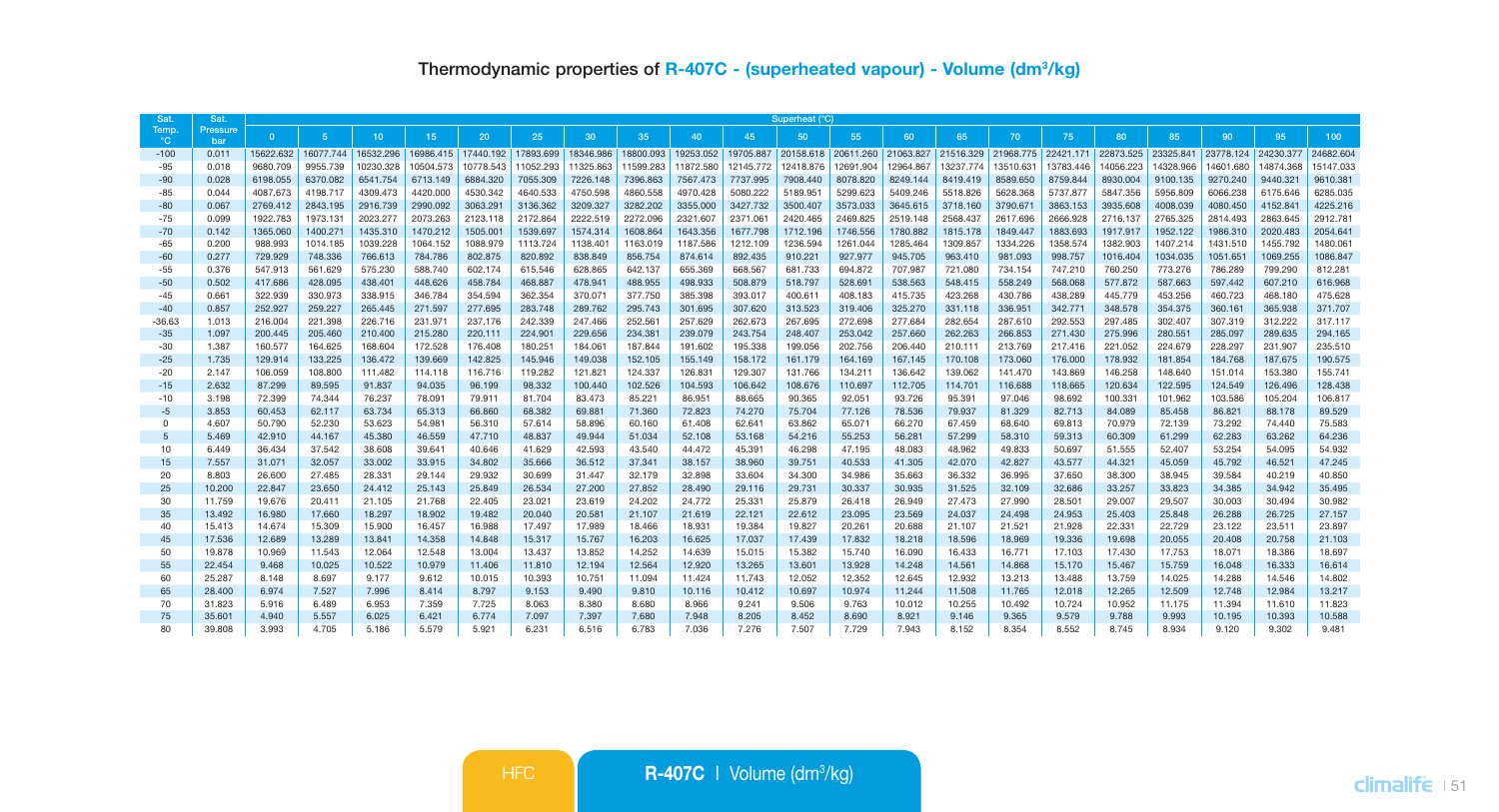| Sat            | Sat.             | Superheat (°C)     |                    |                    |                    |                    |                    |                    |                    |                    |                    |                    |                    |                    |                    |                    |                    |                    |                    |                    |                    |                    |
|----------------|------------------|--------------------|--------------------|--------------------|--------------------|--------------------|--------------------|--------------------|--------------------|--------------------|--------------------|--------------------|--------------------|--------------------|--------------------|--------------------|--------------------|--------------------|--------------------|--------------------|--------------------|--------------------|
| Temp.<br>°C.   | Pressure<br>bar  | $\overline{0}$     | 5 <sup>5</sup>     | 10                 | 15                 | 20                 | 25 <sub>1</sub>    | 30                 | 35                 | 40                 | 45                 | 50                 | 55                 | 60                 | 65                 | 70                 | 75                 | 80                 | 85                 | 90                 | 95                 | 100                |
| $-100$         | 0.011            | 351.561            | 354.633            | 357.744            | 360.896            | 364,089            | 367.325            | 370.602            | 373.923            | 377.285            | 380.690            | 384.138            | 387.628            | 391.161            | 394,736            | 398.353            | 402.013            | 405.715            | 409.459            | 413.246            | 417.074            | 420.945            |
| $-95$          | 0.018            | 354.543            | 357,667            | 360.829            | 364.030            | 367,273            | 370,556            | 373,881            | 377,247            | 380,656            | 384.106            | 387.599            | 391.134            | 394.711            | 398,330            | 401.992            | 405.695            | 409.441            | 413.228            | 417.058            | 420.930            | 424,843            |
| $-90$          | 0.028            | 357,549            | 360,726            | 363.941            | 367.193            | 370,485            | 373,817            | 377.190            | 380,603            | 384,059            | 387.555            | 391.093            | 394.674            | 398,296            | 401.959            | 405.665            | 409.413            | 413.202            | 417.033            | 420.906            | 424,821            | 428,778            |
| $-85$          | 0.044            | 360.574            | 363.807            | 367.075            | 370.380            | 373.723            | 377.104            | 380,526            | 383,988            | 387.490            | 391.034            | 394.618            | 398.244            | 401.912            | 405.620            | 409.371            | 413.163            | 416.996            | 420.872            | 424.788            | 428.747            | 432,746            |
| $-80$          | 0.067            | 363.613            | 366.905            | 370.228            | 373.587            | 376.982            | 380.415            | 383.886            | 387.397            | 390.948            | 394.539            | 398.171            | 401.843            | 405.557            | 409.311            | 413.107            | 416.944            | 420.822            | 424.741            | 428.702            | 432.704            | 436.748            |
| $-75$          | 0.099            | 366.662            | 370,014            | 373.395            | 376,809            | 380.258            | 383.743            | 387,266            | 390.827            | 394.427            | 398,067            | 401.747            | 405.467            | 409.227            | 413.028            | 416,870            | 420.752            | 424.676            | 428,640            | 432.645            | 436.692            | 440,779            |
| $-70$          | 0.142            | 369.715            | 373.129            | 376,570            | 380.042            | 383.546            | 387.086            | 390,661            | 394.274            | 397.925            | 401.615            | 405.344            | 409.112            | 412.920            | 416,768            | 420.657            | 424.586            | 428.555            | 432.565            | 436.615            | 440.706            | 444,838            |
| $-65$          | 0.200            | 372.765            | 376,245            | 379,749            | 383.280            | 386,843            | 390.438            | 394.068            | 397.734            | 401.438            | 405.178            | 408.957            | 412,775            | 416,632            | 420.528            | 424,464            | 428,440            | 432.456            | 436.512            | 440,608            | 444.745            | 448.921            |
| $-60$          | 0.277            | 375.807            | 379.357            | 382.926            | 386.520            | 390.142            | 393.795            | 397.482            | 401.203            | 404.960            | 408.753            | 412.584            | 416.452            | 420.359            | 424.305            | 428.289            | 432.313            | 436.376            | 440.479            | 444.622            | 448,804            | 453.027            |
| $-55$          | 0.376            | 378,836            | 382.458            | 386,096            | 389.754            | 393,439            | 397.153            | 400.897            | 404.675            | 408,487            | 412.335            | 416,219            | 420.139            | 424.097            | 428.093            | 432.127            | 436,200            | 440,312            | 444.463            | 448.653            | 452,882            | 457.150            |
| $-50$          | 0.502            | 381.845            | 385,544            | 389,253            | 392.979            | 396,729            | 400.505            | 404.310            | 408.147            | 412.016            | 415,920            | 419,858            | 423.832            | 427,843            | 431,890            | 435.975            | 440.098            | 444,259            | 448,459            | 452,697            | 456,974            | 461.289            |
| $-45$          | 0.661            | 384.828            | 388,608            | 392.392            | 396.190            | 400.007            | 403.848            | 407.716            | 411.613            | 415,542            | 419,503            | 423.497            | 427.527            | 431.591            | 435.692            | 439,829            | 444.003            | 448,215            | 452,464            | 456.751            | 461.076            | 465,440            |
| $-40$          | 0.857            | 387.780            | 391.645            | 395,508            | 399.379            | 403.267            | 407.176            | 411.109            | 415.070            | 419,059            | 423.080            | 427.133            | 431.219            | 435,339            | 439.494            | 443,685            | 447.911            | 452.175            | 456.475            | 460.812            | 465.187            | 469,599            |
| $-36.63$       | 1.013            | 389,747            | 393.671            | 397.589            | 401.513            | 405.450            | 409,406            | 413.385            | 417.389            | 421.421            | 425,483            | 429.576            | 433.701            | 437,859            | 442.052            | 446,280            | 450,542            | 454.841            | 459.176            | 463,548            | 467.956            | 472,402            |
| $-35$          | 1.097            | 390.695            | 394,648            | 398.594            | 402.544            | 406.505            | 410.484            | 414.486            | 418.512            | 422.565            | 426,647            | 430,759            | 434,904            | 439.081            | 443.293            | 447.538            | 451.819            | 456,135            | 460,487            | 464,876            | 469.301            | 473,763            |
| $-30$          | 1.387            | 393.565            | 397.613            | 401.646            | 405.677            | 409.715            | 413.768            | 417,840            | 421.934            | 426.053            | 430.199            | 434,373            | 438,578            | 442,815            | 447.084            | 451.386            | 455.722            | 460.092            | 464.498            | 468,939            | 473,416            | 477.929            |
| $-25$          | 1.735            | 396,387            | 400.534            | 404.657            | 408.774            | 412,893            | 417.022            | 421.168            | 425.332            | 429,519            | 433.731            | 437,970            | 442,238            | 446,535            | 450.863            | 455,223            | 459,616            | 464.043            | 468.503            | 472.998            | 477.527            | 482.092            |
| $-20$          | 2.147            | 399.152            | 403.403            | 407.623            | 411.828            | 416.032            | 420.242            | 424.463            | 428.702            | 432.960            | 437.240            | 441.545            | 445.877            | 450.237            | 454.627            | 459.047            | 463.498            | 467.982            | 472.498            | 477.048            | 481.632            | 486.250            |
| $-15$          | 2.632            | 401.854            | 406.215            | 410.536            | 414.836            | 419,128            | 423.421            | 427.723            | 432.037            | 436,369            | 440.721            | 445.095            | 449,493            | 453,918            | 458,371            | 462,853            | 467.364            | 471.907            | 476,481            | 481.087            | 485,726            | 490.398            |
| $-10$          | 3.198            | 404.485            | 408.964            | 413.391            | 417.789            | 422.174            | 426.555            | 430,940            | 435.334            | 439.743            | 444.168            | 448.614            | 453,081            | 457.574            | 462.092            | 466,637            | 471.210            | 475.813            | 480,447            | 485.111            | 489,807            | 494.535            |
| $-5$           | 3.853            | 407.039            | 411.641            | 416.181            | 420.683            | 425.165            | 429,638            | 434.110            | 438,588            | 443.076            | 447.578            | 452.098            | 456.637            | 461.199            | 465.784            | 470.395            | 475.033            | 479.698            | 484.392            | 489.116            | 493,870            | 498.655            |
| $^{\circ}$     | 4.607            | 409.506            | 414.239            | 418.898            | 423.511            | 428.095            | 432.664            | 437.228            | 441.793            | 446.364            | 450.946            | 455.543            | 460.157            | 464.790            | 469.445            | 474.124            | 478.827            | 483.557            | 488.314            | 493.099            | 497.913            | 502.756            |
| $\overline{5}$ | 5.469            | 411.876            | 416,750            | 421.535            | 426.264            | 430.957            | 435.628            | 440.288            | 444,944            | 449,602            | 454,268            | 458,944            | 463.635            | 468,343            | 473.071            | 477,819            | 482.591            | 487,386            | 492.208            | 497.056            | 501.931            | 506,835            |
| 10             | 6.449            | 414.138            | 419.163            | 424.084            | 428.937            | 433.744            | 438.523            | 443.283            | 448.035            | 452.784            | 457.537            | 462.297            | 467.069            | 471.854            | 476.656            | 481.477            | 486.319            | 491.183            | 496.071            | 500.984            | 505.922            | 510,888            |
| 15             | 7.557            | 416.279            | 421.467            | 426.534            | 431.519            | 436,449            | 441.341            | 446,208            | 451.061            | 455,906            | 460.750            | 465.597            | 470.452            | 475,318            | 480.198            | 485,094            | 490.008            | 494.943            | 499.899            | 504.879            | 509,883            | 514.912            |
| 20             | 8,803            | 418.282            | 423.649            | 428.874            | 434.002            | 439.063            | 444.076            | 449.057            | 454.016            | 458,961            | 463,900            | 468.839            | 473.781            | 478.731            | 483.691            | 488.665            | 493.655            | 498.662            | 503,690            | 508,738            | 513.809            | 518.904            |
| 25             | 10,200           | 420.130            | 425.695            | 431.093            | 436.376            | 441.577            | 446,720            | 451.821            | 456.892            | 461.944            | 466,984            | 472.017            | 477.051            | 482,088            | 487.132            | 492.187            | 497.254            | 502.338            | 507,438            | 512,558            | 517,698            | 522,860            |
| 30             | 11.759           | 421.801            | 427.587            | 433.177            | 438.629            | 443.983            | 449.264            | 454,493            | 459.684            | 464,848            | 469.993            | 475.127            | 480.256            | 485,384            | 490.516            | 495.654            | 500,803            | 505.965            | 511.141            | 516,334            | 521.546            | 526,777            |
| 35<br>40       | 13.492           | 423.268            | 429,307            | 435.110<br>436,873 | 440.748<br>442.718 | 446.267            | 451.699            | 457,066<br>459,528 | 462,384            | 467,666            | 472.923<br>475.766 | 478.162            | 483.391<br>486,451 | 488,615<br>491.774 | 493,838            | 499,064            | 504.297<br>507.731 | 509,540            | 514,794            | 520.064<br>523.742 | 525.349            | 530.652<br>534,480 |
|                | 15.413           | 424.498<br>425.452 | 430.829<br>432.126 | 438,446            | 444.523            | 448,419<br>450,424 | 454.014<br>456,196 | 461.871            | 464.982<br>467,471 | 470.391<br>473,015 | 478.515            | 481.117            | 489,428            | 494,857            | 497.093<br>500,275 | 502,410<br>505,688 |                    | 513.058<br>516,516 | 518,394<br>521.936 | 527,366            | 529.104<br>532,806 | 538,259            |
| 45<br>50       | 17,536<br>19,878 | 426.074            | 433.163            | 439.802            | 446.141            | 452.266            | 458,233            | 464.082            | 469,840            | 475.528            | 481.162            | 483.984<br>486,755 | 492.317            | 497,856            | 503,380            | 508,893            | 511.101<br>514,400 | 519,907            | 525.416            | 530.930            | 536,452            | 541.985            |
|                |                  |                    |                    |                    | 447.549            |                    |                    |                    |                    |                    |                    |                    |                    | 500,765            |                    |                    |                    |                    |                    |                    |                    | 545.651            |
| 55             | 22,454           | 426.293            | 433.893            | 440.910            |                    | 453.925            | 460.108            | 466.147            | 472.075            | 477.919            | 483.696            | 489.422            | 495.109            |                    | 506,398            | 512.016            | 517.624            | 523.226            | 528.827            | 534,429            | 540.036            |                    |
| 60             | 25.287           | 426.005<br>425.054 | 434.257            | 441.729<br>442,208 | 448.717<br>449.607 | 455.377<br>456,593 | 461.801<br>463.287 | 468.049<br>469,768 | 474.164<br>476,088 | 480.176<br>482.282 | 486.107<br>488,379 | 491.975<br>494,400 | 497.793<br>500,359 | 503.573<br>506,270 | 509.323            | 515.052<br>517,989 | 520.765<br>523,812 | 526,467<br>529,620 | 532.163<br>535,416 | 537.858<br>541.207 | 543.553<br>546,994 | 549.253<br>552,783 |
| 65             | 28,400           |                    | 434.176            |                    |                    |                    |                    |                    |                    |                    |                    |                    |                    |                    | 512.144            |                    |                    |                    |                    |                    |                    |                    |
| 70             | 31,823           | 423.179            | 433.531            | 442.275            | 450.169            | 457.533            | 464.535            | 471.276            | 477.821            | 484.216<br>485,943 | 490.493            | 496,678            | 502.788            | 508,840            | 514,846            | 520,814            | 526,754            | 532.672            | 538,574            | 544.465            | 550,349            | 556,231<br>559,579 |
| 75             | 35,601           | 419.890            | 432.146            | 441.825            | 450.327            | 458.138            | 465.495            | 472.530            | 479.327            |                    | 492.418            | 498.781            | 505.055            | 511.258            | 517.404            | 523.504            | 529,568            | 535.603            | 541.617            | 547.614            | 553.600            |                    |
| 80             | 39,808           | 414.014            | 429.701            | 440.675            | 449.947            | 458.300            | 466.074            | 473.448            | 480.532            | 487.396            | 494.091            | 500.651            | 507.105            | 513.473            | 519.772            | 526.014            | 532.212            | 538.373            | 544.506            | 550.616            | 556.710            | 562.792            |